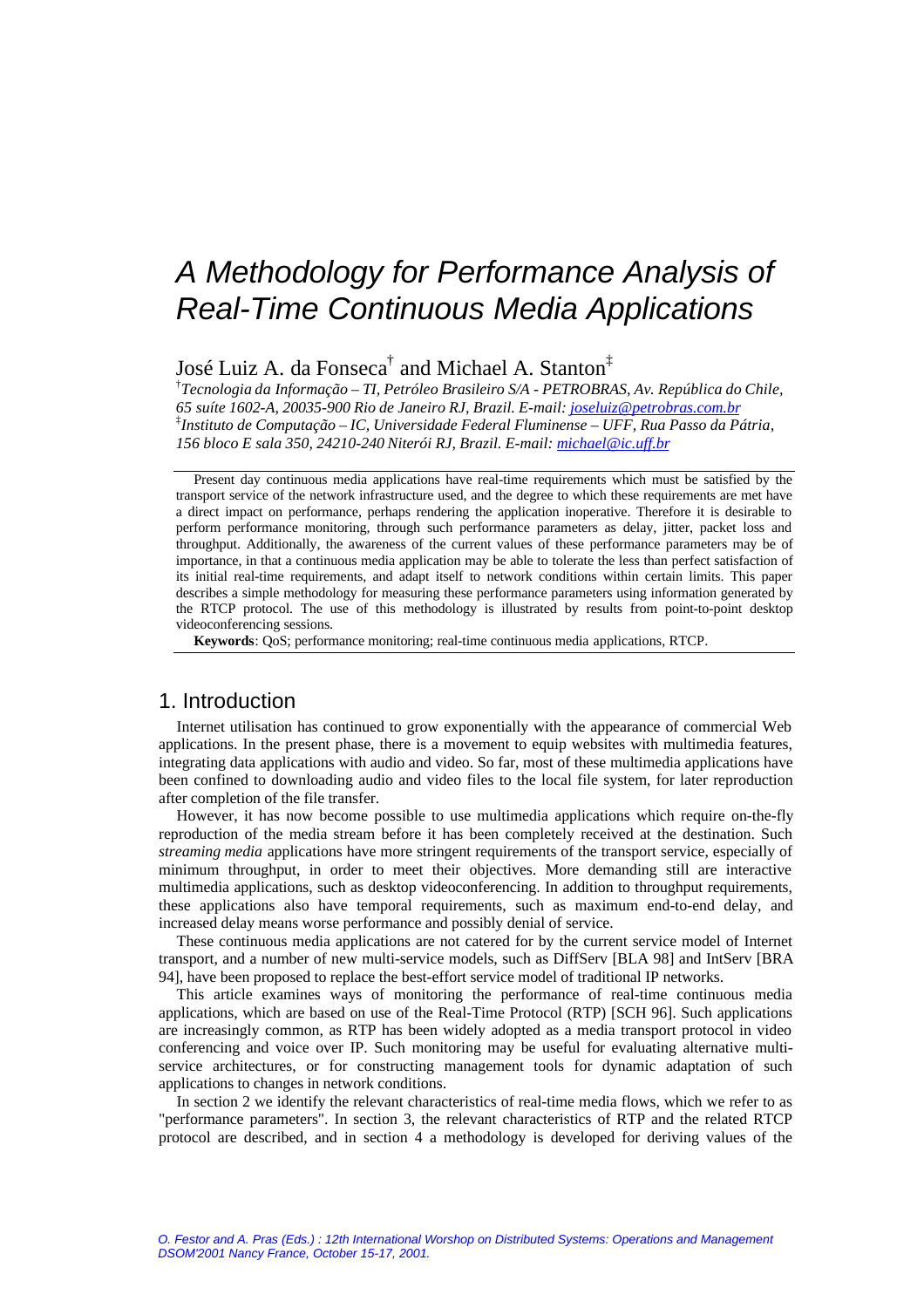performance parameters from observation of RTCP packets. In section 5, some sample results are demonstrated, and a summary of conclusions is presented in section 6.

## 2. Performance Parameters

Packet-switching technology, on which data networks in general, and IP networks in particular, are based, possesses properties not found in circuit-switching technology, as used in the telephone network. We have to identify those characteristics of IP networks that directly influence the performance of real-time continuous media applications, including desktop videoconferencing. In order to measure the performance of real-time continuous media applications, a number of parameters may be defined, which can be used as feedback by the applications, so that these may adapt themselves within certain limits to network conditions.

Current IP networks offer a best-effort packet delivery service, which offers no performance guarantees to the users, and packets may be lost in transit. Traditional applications, such as WWW, email and file transfer, require reliable delivery, provided by use of the transport-level protocol TCP. Such applications are called *elastic*, since they have no delay or bandwidth restrictions which prevent them from functioning correctly.

Delay, packet loss and transmission capacity are very important transport characteristics for realtime continuous media applications, for, although they are usually able to tolerate a limited packet loss, their very feasibility depends on satisfying rigid limitations on maximum delay or minimum throughput.

In this article we will characterise the quality of service (QoS) provided for the application by means of the following **performance parameters**: (1) end-to-end delay, (2) jitter, (3) packet loss, and (4) throughput.

The **end-to-end delay** is the time spent by a packet in traversing the network from source to destination. This is the sum of the individual delays associated with switches and routers and their intervening links, which may generally be classified as delays due to processing, queuing, transmission and propagation. Excessive link demand results in congestion, associated with an increase in queue sizes and resulting queuing delay. Some applications may be affected by **jitter**, which is the variation in end-to-end delay. A continuous media application can usually eliminate the effects of jitter by use of a (possibly very large) reception buffer, which delays the "reproduction point" of the incoming media stream, at the cost of a further increase in end-to-end delay for the user of the application.

The **packet loss rate** is measured by the receiver as the fraction of transmitted packets which are successfully received in a given time interval. Packet loss in real-time continuous media applications are usually due to a mismatch between the source transmission rate (or demand) and the transmission capacity of the transport channel used, which leads to congestion at one or more network routers, increases in queue length and associated delays, and finally the dropping of packets, when queuing resources are overloaded.

One of the main attributes of a transport service is its capacity to carry bits, referred to as the **nominal bandwidth** of the channel. The **throughput** corresponds to the bitrate effectively used by the application, which is bounded by the nominal bandwidth.

## 3. The RTP and RTCP Protocols

It is not advisable to use TCP for transporting real-time continuous media in IP networks, because this reliable protocol recovers lost packets through retransmission and consequent delays, making it more difficult to satisfy the application's real-time requirements. This is because an application also considers a packet to be lost if it arrives at its destination later than its corresponding reproduction point. When the transport layer retransmits a lost packet, such that the retransmitted packet arrives after the reproduction point, the associated effort has been in vain, and may possibly have had the undesirable effect of increasing network demand and congestion.

Thus, it is essential to avoid the use of reliable transport protocols like TCP, that include automatic retransmission mechanisms. In the TCP/IP protocol suite, real-time continuous media applications generally use the protocol UDP.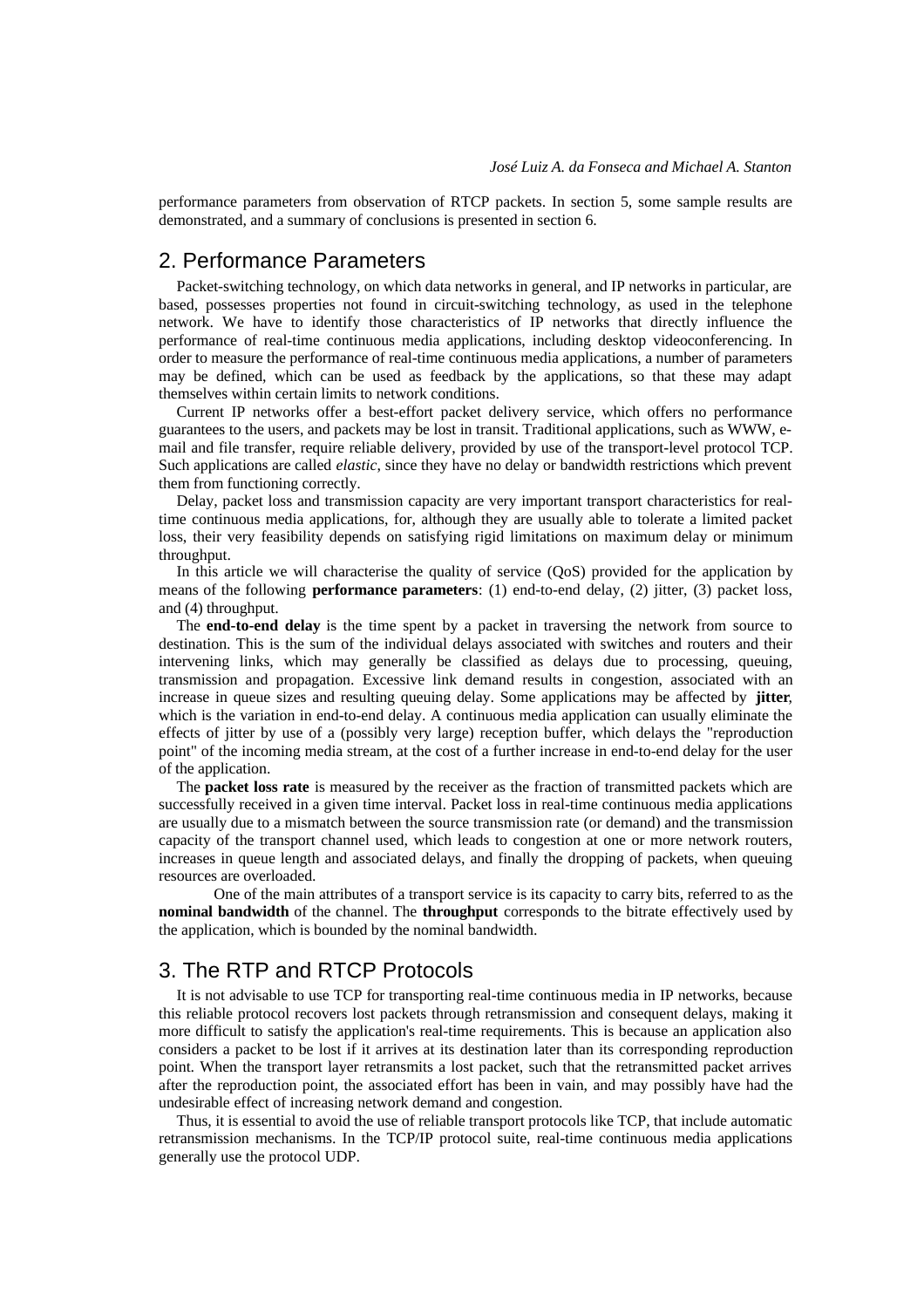#### *A Methodology for Performance Analysis of Real-Time Continuous Media Applications*

UDP is a very simple protocol, and, for real-time continuous media applications, it is necessary to add further functionality, such as media encoding, packet sequence numbering and source timestamps. In order to provide a standard way of providing these additional functions, the IETF has adopted the Real-time Transport Protocol (RTP), defined in RFC 1889 [SCH 96]. RTP permits a number of standard media encoding schemes, such as G.711 [ITU 88] or G.723.1 [ITU 96] for audio and H.263 [RIJ 96] for video, as well as non-standard (proprietary) schemes.

Applications normally use RTP together with the UDP protocol. That is to say, continuous media data are encapsulated in RTP messages, which in their turn are encapsulated in UDP datagrams. Since RTP provides transport services for applications, it may be looked at as a sublayer of the transport layer, as shown in Figure 1.



*Figure 1 - RTP as a sublayer of the transport layer*

It should be emphasised that RTP on its own does not provide any mechanism for guaranteeing timely packet delivery or QoS for the application. On the contrary, packets may be lost or delivered out of order.



#### *Figure 2 - RTP message header*

As shown in Figure 2, there are four main fields in the RTP message header: media type, sequence number, timestamp, and media source identifiers.

In order to evaluate the performance of real-time continuous media applications using RTP, it is necessary to monitor the protocol RTCP (RTP Control Protocol), discussed next, which enables us to obtain measurements of the performance parameters which were introduced in the previous section.

RTCP, which is also defined in RFC 1889, is normally used together with RTP in real-time applications, and may be used when it is necessary to monitor the QoS provided by the network for continuous media transmission. As is shown in Figure 3, RTCP messages are transmitted by each participant, sender or receiver, in an RTP session to all the other participants of this session.

Like RTP, RTCP messages are transported using UDP over IP. RTP and RTCP messages are distinguished from each other by the use of different UDP port numbers. Thus a single media type uses a pair of adjacent UDP port numbers (2n, 2n+1), where the lower (even) port number is used for RTP and the higher (odd) number is used for RTCP.

RTCP messages are sent periodically, and contain only management information, such as the latest message sequence number sent or received, the number of missing messages, and the measured jitter of the received messages. RFC 1889 does not state how this information is to used, and this is up to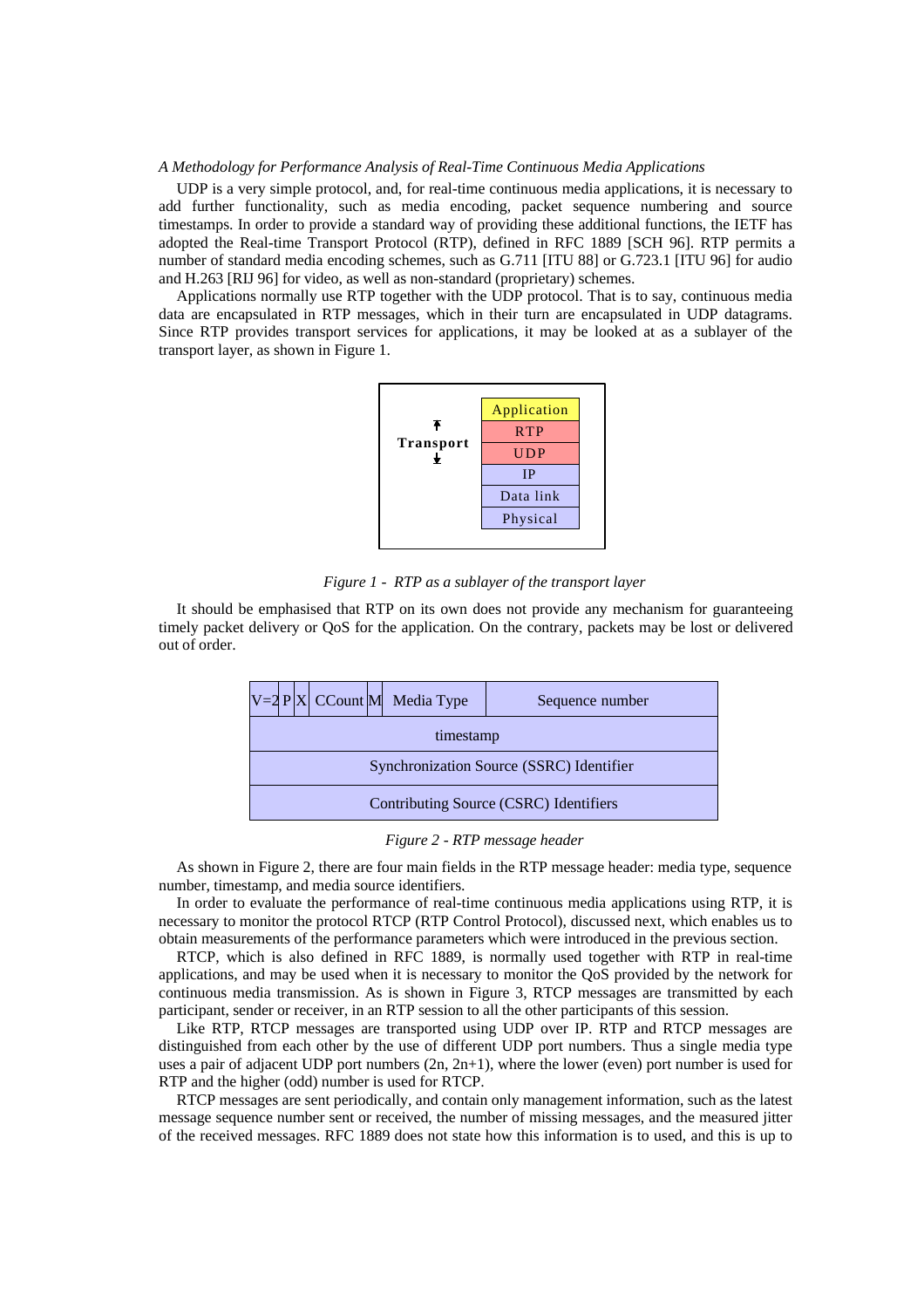the application designer. For example, a media source may use information on packet loss to detect congestion, and to alter its transmission rate accordingly.



*Figure 3 - Transmission of RTCP messages*

The two main RTCP message types are SR (Sender Report) and RR (Receiver Report). SR messages are sent by a transmission source, whilst RR messages are sent by a receiver. All messages are received by all participants in a multicast session.

The SR messages contain, amongst other items, the following information, which may be used for calculating the performance parameters:

- a. *NTP timestamp* (64 bits) indicates the local time at the moment the present SR message was sent, using the NTP (Network Time Protocol) format, which uses the number of seconds since zero hours UTC on 1/1/1900 [MIL 92].
- b. *Packet count* (32 bits): indicates the cumulative total of RTP packets sent by the source since the beginning of the session, until the moment the present SR packet is generated.
- c. *Byte counter* (32 bits): indicates the cumulative total of media payload transmitted by RTP (the headers are not included) since the beginning of the session, until the moment the present SR packet is generated.

The RR messages include, amongst other items, the following information, which may be used for calculating the performance parameters:

- a. *Number of packets lost* (24 bits): indicated the cumulative number of RTP packets lost since the beginning of the session, until the moment the present RR packet is generated.
- b. *Largest sequence number* (32 bits): indicates the highest RTP packet sequence number received since the beginning of the session, until the moment the present RR packet is generated.
- c. *Jitter* (32 bits): indicates the measured value of jitter, in accordance with a formula provided in RFC 1889, and measured in RTP timestamp units.
- d. *Latest SR timestamp* (32 bits): indicates the middle 32 bits of the NTP timestamp of the most recently received SR message. This field is zero if no SR messages have so far been received.
- e. *Emission delay of this RR message* (32 bits): indicates the elapsed time since the receipt of the most recent SR message. This field is zero if no SR messages have so far been received.

# 4. Experimental Methodology for Performance Evaluation

In order to measure experimentally the values of the performance parameters, a number of laboratory experiments were carried out, using a network which had been set up specially with the requisite hardware and software, as illustrated in Figure 4.

The routers Rot1 and Rot2 used in the experimental network were Cisco 2610 using IOS 12.1.5(T), and were interconnected through a serial link, using the Frame Relay link protocol. The routers were linked to different ports of a single 10 Mbps Ethernet switch, which was partitioned into two VLANs, and represented in Figure 4 as two separate switches.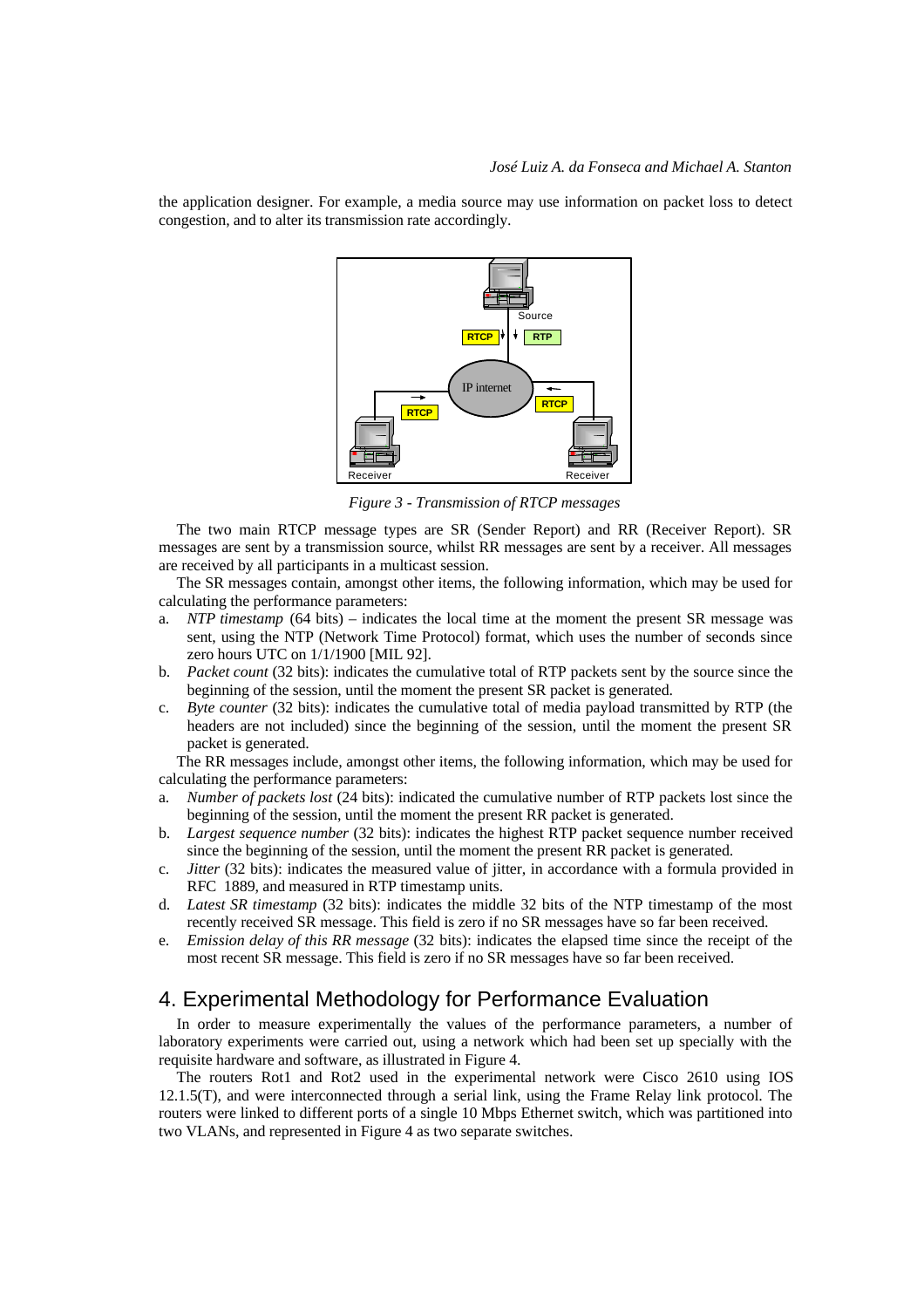

*A Methodology for Performance Analysis of Real-Time Continuous Media Applications*

*Figure 4 – Network used for measuring performance parameters*

The workstations Videocon1 and Videocon2 were used for a desktop videoconferencing session using Microsoft's NetMeeting 3.01 [MIC 99], whilst the workstations Traffic1 and Traffic3 were used to generate cross-traffic, using the software NetSpec 3.0 [JON 94], with the objective of competing with the videoconferencing traffic for access to the link connecting the two routers.

The notebook Clip was used to generate audio and video content for the videoconference, transmitted from Videocon1 to Videocon2. Video content was captured using a WebCam II video camera pointed at the notebook screen, whilst audio content was captured directly by a cable connecting the sockets line-out of Clip and line-in of Videocon1.

## *4.1. Videoconference Session Monitoring*

l

The workstations Videocon1 and Videocon2 were instrumented to capture RTCP packets during the videoconference sessions. RTCP packets were captured using WinDump 2.1 [DEO 00], which is a Windows version of the well-known Unix tool TCPDump [TCPD], and generates a binary file containing images of all the captured packets. RTCP packets are selected by filtering packets to (and from) the UDP ports 49607 and 49609, used respectively for video and audio media by both participants of the NetMeeting videoconference. The WinDump capture commands used are illustrated in Figure 5, where the files  $XXXtx.dmp<sup>1</sup>$  e  $XXXrx.dmp$  are the capture files generated by the workstations Videocon1 and Videocon2, respectively.

Workstation Videocon1: **windump –s**100 **-w**XXXtx.dmp **"**dst port 49607 or 49609**"** Workstation Videocon2: **windump -s**100 **-w**XXXrx.dmp **"**dst port 49607 or 49609**"**

## *Figure 5 - WinDump commands for capturing RTCP packets*

The capture files XXXtx.dmp and XXXrx.dmp were then formatted offline by TCPDump to render the capture files as text, as shown in Figure 6. These text files were then collated and processed by a custom program, which calculated time series of the instantaneous values of the performance parameters, using the methods described in section 4.2. Finally, graphic output of the different time series was generated using Microsoft Excel.

In Figure 6, the two RTCP packets displayed are of types SR and RR, respectively. The capture timestamp was generated by the WinDump capture tool. The source and destination nodes were identified from the IP addresses contained in the IP headers, which were converted into names by WinDump, whilst the port numbers were taken from the UDP headers. The measurement data described in section 3 was obtained from the RTCP packet. The uncommented field in the SR packet identified the origin of the transmission, and was not used by us. In order to reduce the effect of rounding errors in calculating the delay, the source code of TCPDump was modified to increase to 10 decimal places the precision of the fractional part of the timestamp data.

<sup>1</sup> XXX corresponds to a coding used to identify about 40 different environmental configurations used in laboratory experiments.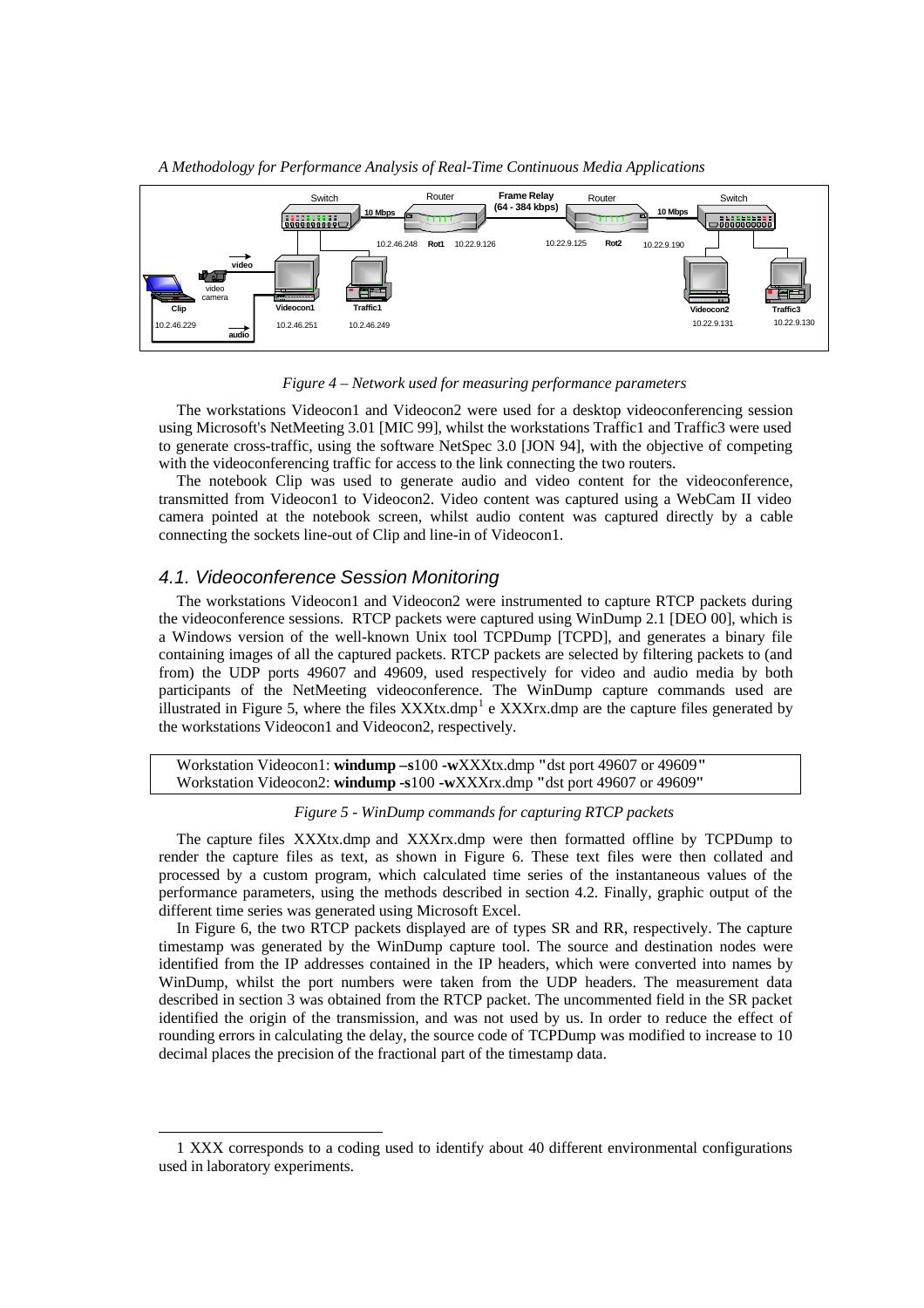

*Figure 6 – Formatted version of capture file generated by TCPDump*

## *4.2. Calculation of the Performance Parameters*

Delay was calculated using the capture data generated at the source node, whilst the remaining parameters were calculated from capture data generated at the destination. In order to demonstrate the method used, we will consider the following example capture files generated for the audio media at both workstations.

```
08:13:54.212209 videocon2.49609 > videocon1.49609: rr 10l 61209s 227j @4984.5664062500+2.7451171875
08:14:00.778594 videocon2.49609 > videocon1.49609: rr 15l 61413s 353j @4989.4814453125+4.0458984375
08:14:05.976938 videocon2.49609 > videocon1.49609: rr 19l 61558s 436j @4996.8466796875+2.6220703125
08:14:09.201874 videocon2.49609 > videocon1.49609: rr 22l 61646s 273j @4996.8466796875+5.8476562500
```


08:13:50.831126 videocon1.49609 > videocon2.49609: sr @4984.5664062500 44854910 162p 41472b 08:13:55.798128 videocon1.49609 > videocon2.49609: sr @4989.4814453125 44894326 315p 80640b 08:13:56.443764 videocon1.49607 > videocon2.49607: sr @4990.0693359375 6078060 79p 28776b 08:14:02.350009 videocon1.49607 > videocon2.49607: sr @4996.0898437500 6619950 134p 45546b 08:14:03.140933 videocon1.49609 > videocon2.49609: sr @4996.8466796875 44953710 547p 140032b

*Figure 8 - Sender's capture file - refXXXtx.dat*

08:13:43.880866 videocon1.49609 > videocon2.49609: sr @4984.5664062500 44854910 162p 41472b 08:13:46.627595 videocon2.49609 > videocon1.49609: rr 10l 61209s 227j @4984.5664062500+2.7451171875 08:13:49.145088 videocon1.49609 > videocon2.49609: sr @4989.4814453125 44894326 315p 80640b 08:13:53.194153 videocon2.49609 > videocon1.49609: rr 15l 61413s 353j @4989.4814453125+4.0458984375

*Figure 9 - Collated combination of both capture files - audioXXXtx.dat*

#### **4.2.1. Delay**

There is a practical difficulty in estimating the end-to-end delay of a transport channel, due to the lack of synchronisation between the clocks at the channel endpoints. One possible solution is to calculate the round trip delay at the sender's endpoint, through the use of a pair of RTCP packets (one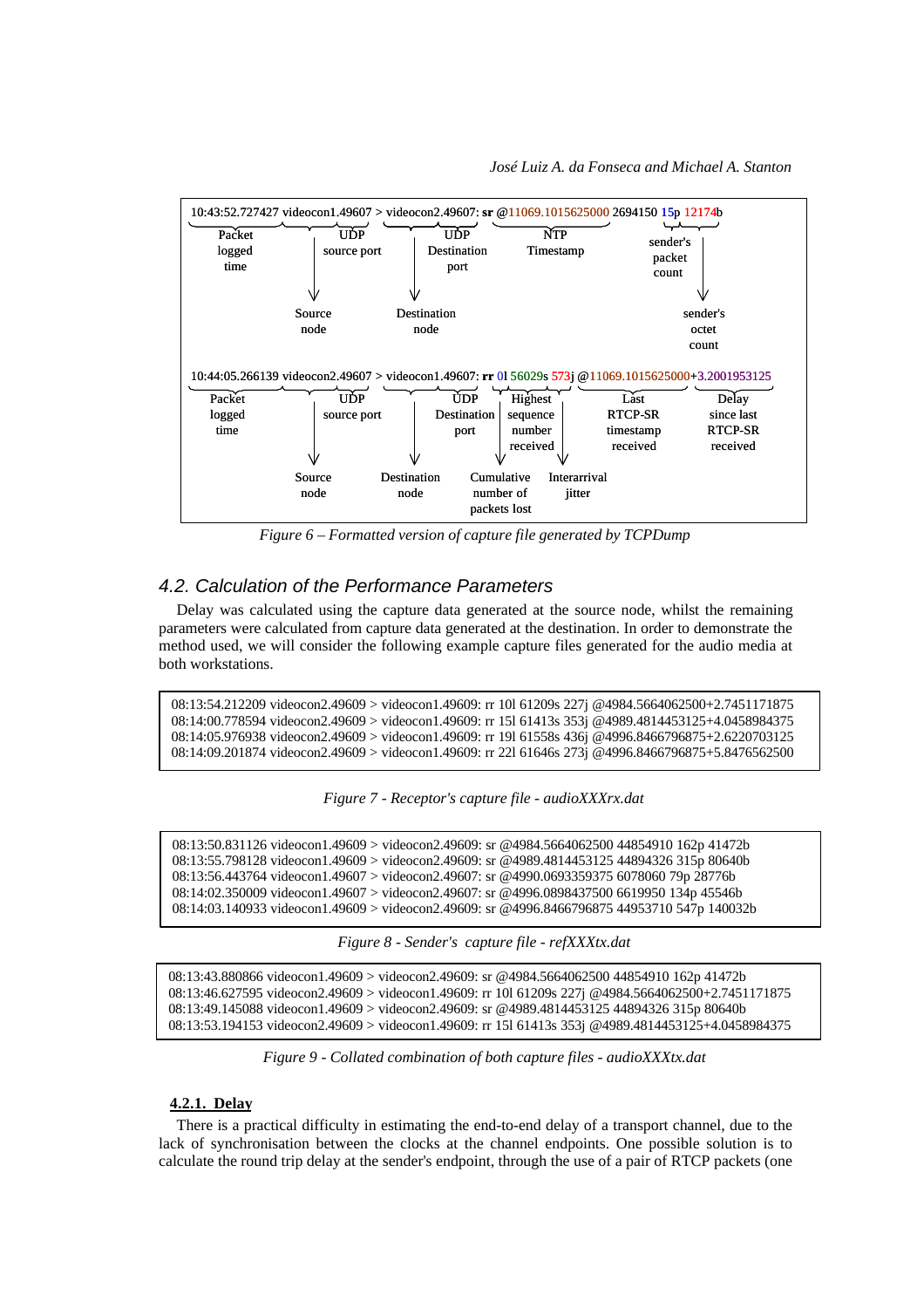#### *A Methodology for Performance Analysis of Real-Time Continuous Media Applications*

SR and one RR) which carry timing information. As the return traffic is limited to merely a few RTCP packets generated on average every 5 seconds, it may be supposed that the end-to-end transmission delay is almost equal to the round trip delay.

NetMeeting has a non-standard implementation of the SR message. According to RFC 1889, the RTCP timestamp field should contain the time in NTP format, based on time since  $1<sup>st</sup>$  January 1900. However, this is not implemented by NetMeeting, which uses another time base. As this field appears to have been zeroed after reinitialisation of the operating system, it seems that it has been programmed to indicate the number of seconds since the most recent reinitialisation of the operating system. In any case, in order to calculate the round-trip time using the SR data, one would require access to the clock as used by RTP/RTCP on the source system. As this is unavailable for monitoring, instead one can use the timestamps generated in the capture file of WinDump, and use the SR originating timestamp merely as a label to connect the pairs of SR and RR messages.

If we observe the example shown in Figure 10, we note that the SR message carries the originating RTCP timestamp of 4984.5664062500, and a WinDump timestamp of 08:13:50.831126. The corresponding RR message has a RTCP timestamp of 4984.5664062500+2.7451171875, indicating that this message was generated 2.7451171875 seconds after receipt of the SR message. At the source, the RR message has a WinDump timestamp of 08:13:54.212209. Our estimate of the effective round-trip time is then the sum of t1 and t2, which is seen to be  $08:13:54.212209 - (08:13:50.831126)$  $+ 2.7451171875 = 0.635966$  seconds.



*Figure 10 - Calculation of the Round-trip delay*

#### **4.2.2. Jitter**

Jitter is measured by RTCP software and included in the RR messages sent by the receiver. As this value is measured in sampling units, in order to convert to time units, one must divide by the sampling rate of the media codec. Again using the example data, we have jitter values of 227 and 335 sampling units, which, when divided by ITU-T G.711 sampling rate of 8 kHz, correspond to 28.375 ms and 44.125 ms, respectively.

#### **4.2.3. Packet Loss Rate**

The packet loss rate is calculated from the data in two successive RR messages, which include both the highest packet sequence number received, and the cumulative total of lost packets. Using the example data, in the interval between the two RR messages, the total number of transmitted RTP packets was  $(61413 - 61209) = 204$ , and of these the number of lost packets was  $(15 - 10) = 5$ , giving an instantaneous loss rate of  $5/204 = 2.45\%$ .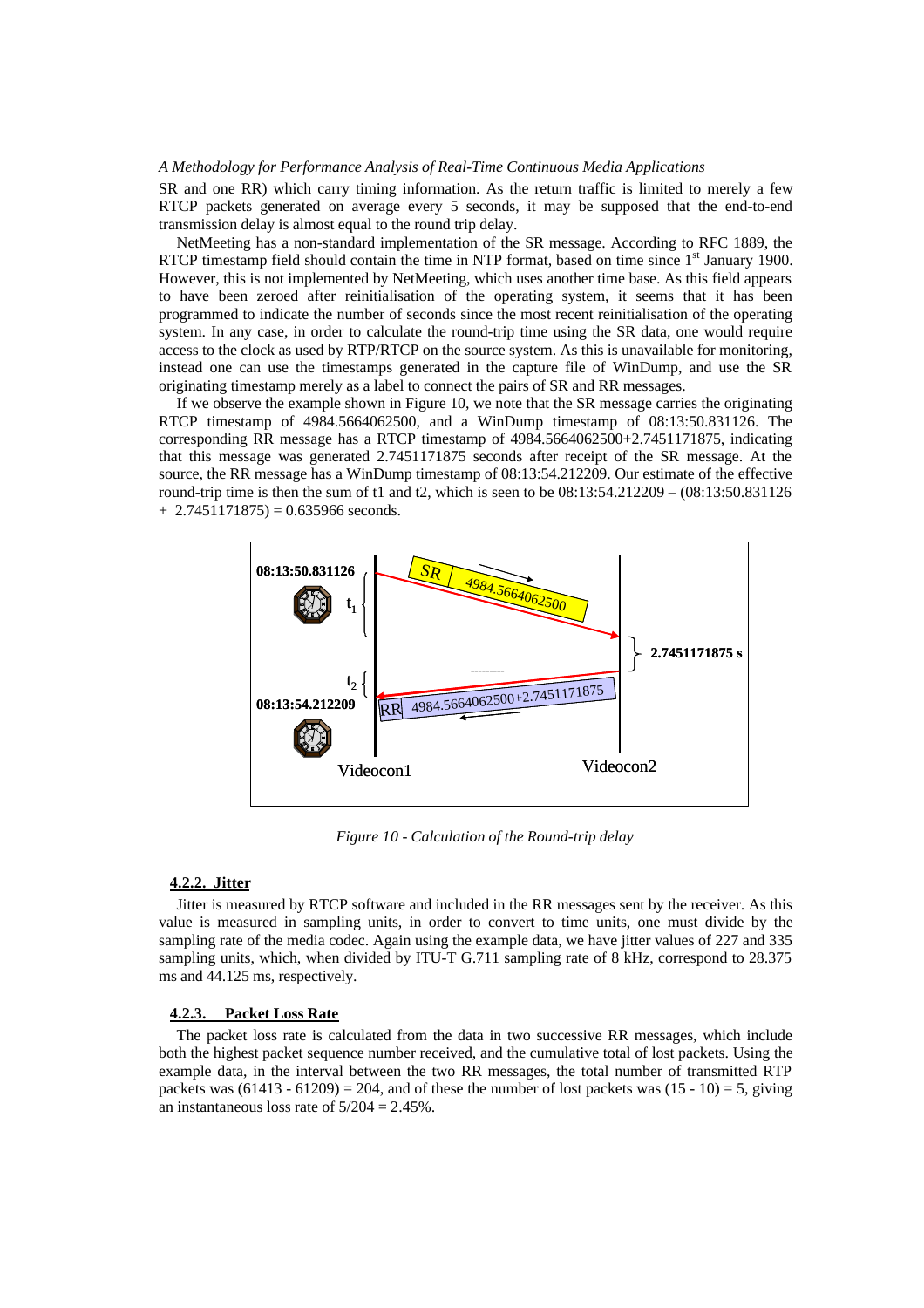### **4.2.4. Throughput**

The throughput measured here is the effective channel bitrate, including protocol headers, received by the router Voz2 at the end of the serial link. The data used are an SR message, which permits us to calculate the average RTP media payload size, together with two successive RR messages, which yield the effective rate of packet delivery in the corresponding interval. Using the same example data, we calculate the average RTP payload as  $(41472 / 162) = 256$  bytes per packet, to which must be added the headers corresponding to RTP (12 bytes), UDP (8 bytes), IP (20 bytes) and Frame Relay (6 bytes), making a grand total of 302 bytes per packet.

The two RR messages are separated by a time interval of 6.566558 seconds. In this interval, as we have already seen, the number of packets sent was  $(61413 - 61209) = 204$ , of which  $(15 - 10) = 5$ were lost. Thus the channel throughput can be calculated to be (199 x 302 x 8 / 6.566558) = 73.22 kbps.

## 5. Some Results of Experimental Monitoring

The results of experiments (011) and (021), which are shown expressed as time series in Figures 11 and 12, respectively, had as objective measure the behaviour of real-time continuous media traffic sharing a common link with other, best-effort cross-traffic.

This cross-traffic was generated using UDP, rather than TCP, so that it could be rate-controlled, and not subject to the TCP congestion control algorithms [JAC 88], which would probably interfere in our evaluation as we did not directly measure the cross-traffic. This cross-traffic was generated suing the software NetSpec 3.0 [JON 94], and was configured to generate a variable bitrate data stream with an average bitrate of 128 kbps, starting 4 minutes after the beginning of the videoconference session.

This videoconference used two media streams from Videocon1 to Videocon2, transmitting "low quality" video with resolution QCIF (176 x 144 pixels) and H.263 encoding, and G.711 audio (64 kbps). Here "low quality" refers to NetMeeting's user interface, and is a relative term. The quality is, of course, determined in this case by the frame rate.

In experiment (011) the serial link bandwidth between the two routers was configured to be 128 kbps, whereas in experiment (021) a nominal bandwidth of 256 kbps was used.

The results of experiment (011) demonstrate that the cross-traffic has considerable impact on the performance of the videoconference. With the start of the cross-traffic data stream, the total demand for the shared link exceeded its nominal bandwidth, resulting in extreme congestion and packet loss. Monitoring of the videoconference media streams showed that for video there was a packet loss of around 30% and a reduction in throughput of around 50%. In the case of audio, the packet loss was around 26%, and the round-trip time increased to 1600 ms, making it impractical to maintain interactive voice communication.

On the other hand, the results of experiment (021) show clearly that the provision of sufficient link bandwidth to accommodate the data streams of both contending applications produced acceptable performance of the videoconference. There was practically no packet loss for either media stream, and the media throughput remained constant in the presence of cross-traffic. There was, however, an increase in round-trip delay, but this was maintained below 250 ms, considered acceptable for interactive voice communication [CRO 99].

## 6. Conclusion

This article has presented a simple methodology for measuring the values of performance parameters, which may then be used for evaluation of different multi-service models, such as DiffServ [BLA 98] and IntServ [BRA 94], which have been proposed to replace the best-effort service model of traditional IP networks. In such service models, mechanisms are introduced to differentiate between different types of traffic, permitting the provision of better QoS to certain applications, such as realtime continuous media applications, by "protecting" their traffic from being affected by competing, less urgent application traffic. Such an application of this methodology has already been carried out, and has been reported elsewhere [FON 01A], [FON 01B].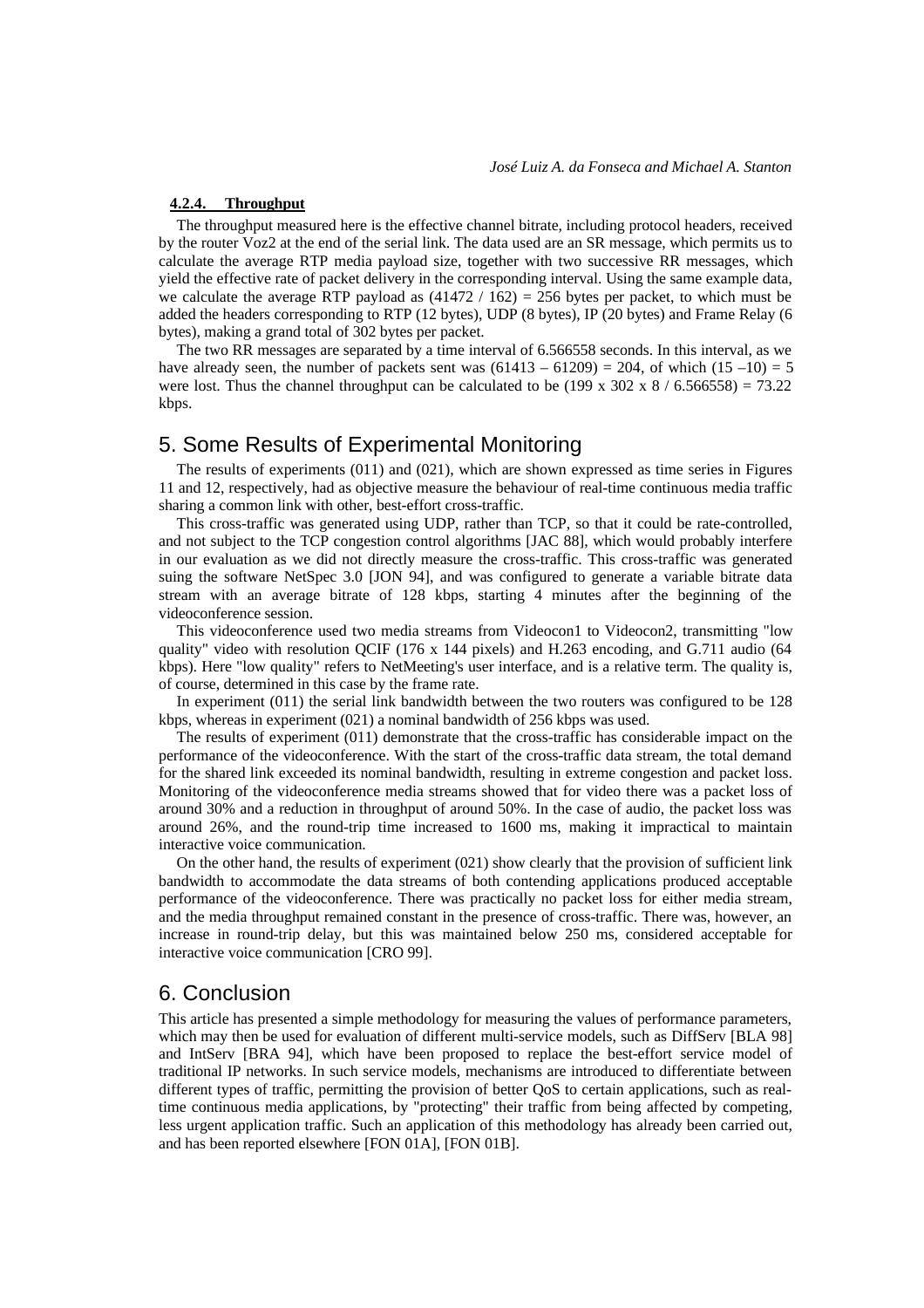

*A Methodology for Performance Analysis of Real-Time Continuous Media Applications*

*Figure 11 - Monitoring of the performance parameters with a cross-traffic of 128 kbps and shared link bandwidth of 128 kbps*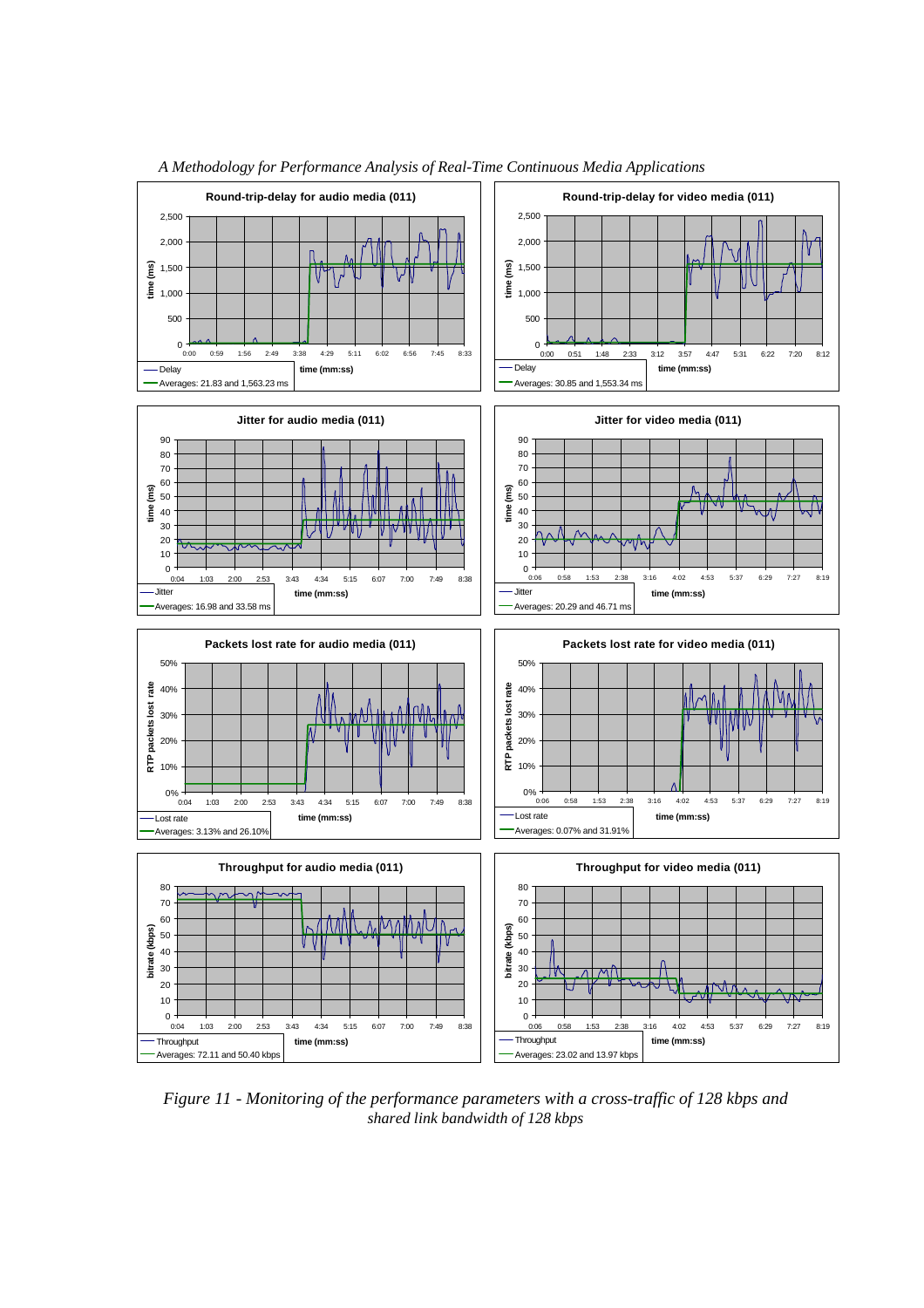

*José Luiz A. da Fonseca and Michael A. Stanton*



Figure 12 - Monitoring of the performance parameters with a cross-traffic of 128 kbps and shared link bandwidth of 256 kbps